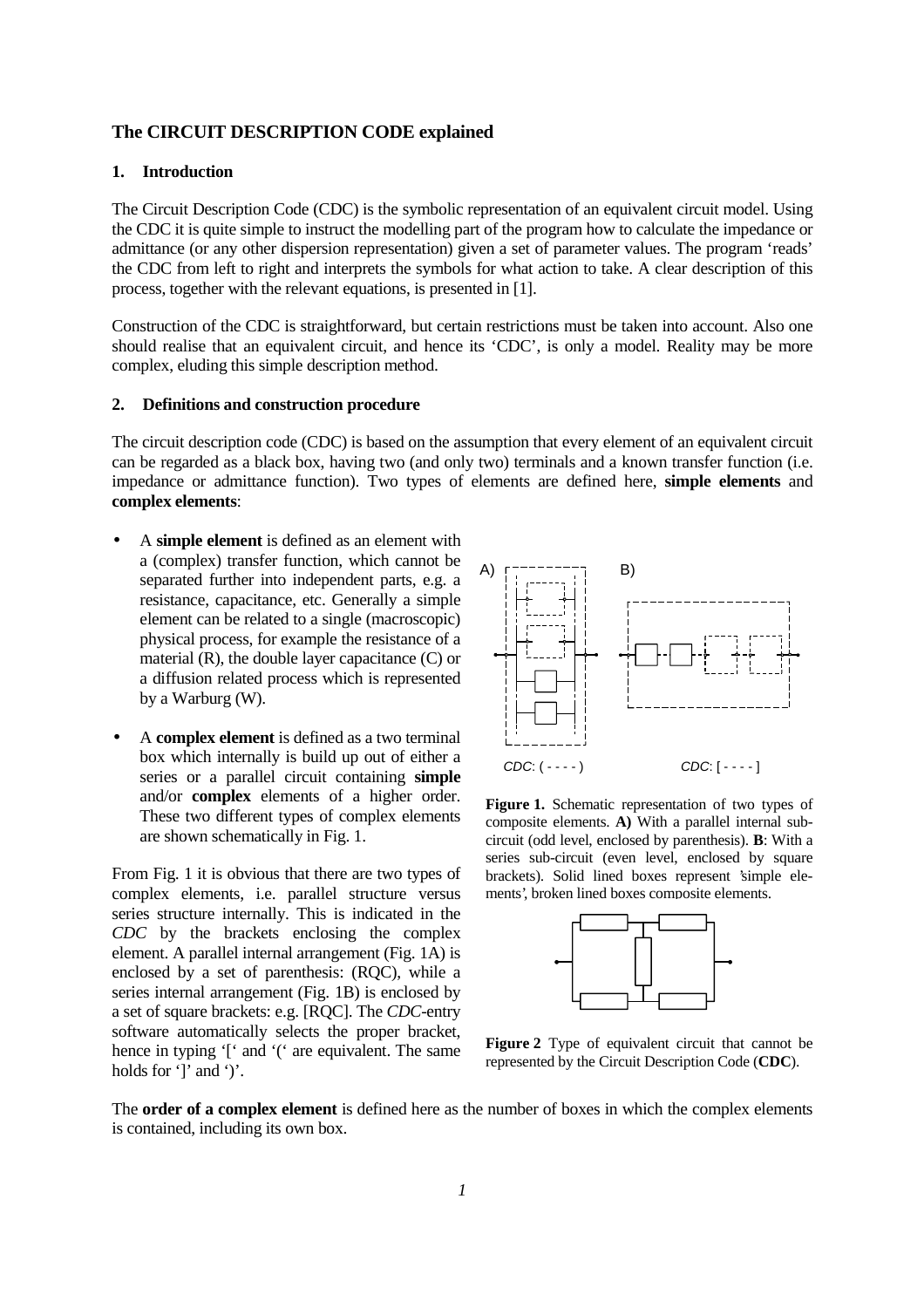The essence of these definitions is that only equivalent circuits are considered which can be broken down into two-terminal complex elements of increasing order. Hence the circuit of Fig. 2 cannot be considered as it can not be broken down into complex circuits of increasing order without violating the two-terminal condition. Such a circuit would require a special transfer function. It will be considered in future software developments.

The Circuit Description Code is the translation of an equivalent circuit into a representation that can be interpreted by the program. It has the form of a string of symbols in which each symbol (character) represents a specific type of element, e.g. **R** for resistance, **C** for capacitance, **L** for inductance, etc. A list of currently supported elements and their dispersion relations (transfer functions) is given in Table 1., see page 8.



**Figure 3**: Series circuit of a resistor, *R*, a capacitor, *C,* and an inductor, *L*.

The simplest case is a series circuit of simple elements, e.g. a resistance, capacitance and inductance (Fig. 3). The CDC is simply given by:

All permutations of description (1) are of course equivalent. The circuit is quite different if the inductance is arranged in parallel to the capacitance (Fig. 4). According to the definitions above, the parallel part of the circuit can be regarded as a complex element (of order 1), as it can be enclosed by a box with two terminals, outlined by the dashed line in Fig.4. This complex element is signified in the CDC by a set of parenthesis:  $\hat{ }$  and  $\hat{ }$  ). In a schematic representation:

#### **R (complex element)** (2)



**Figure 4**: Circuit of a resistor in series with a parallel circuit of a capacitor and an inductor.

Here **R**, '**(**' and '**)**' are part of the CDC, '**complex element**' has to be replaced by a proper description of its contents: a simple parallel circuit of a capacitance and an inductance: **CL**. The CDC then becomes:

## **R** ( **C** L )  $(3)$

The left parenthesis is a reminder for the program that the response of a complex element has to be calculated first. The right parenthesis signifies that the response of the complex element has been evaluated and that it must be transformed and added to the lower level (sub-) circuit dispersion. Fig. 5 shows an arbitrary equivalent circuit with a more complex structure. Establishing the CDC for this circuit can best be done as follows. First locate the series circuit which is at the zero or ground level. It is formed by  $R_1$  and what ever is enclosed by box-1 (dashed outline) which represents a complex element of order 1. The following step is to examine box-1 using the recursive definition for the complex



**Figure 5**: Arbitrary equivalent circuit. The rectangles (presented by the dashed lines) form the complex elements (*CE*i) of order i.

element. It contains a parallel circuit build up by  $R_2$  and a complex element of order 2 enclosed by box-2.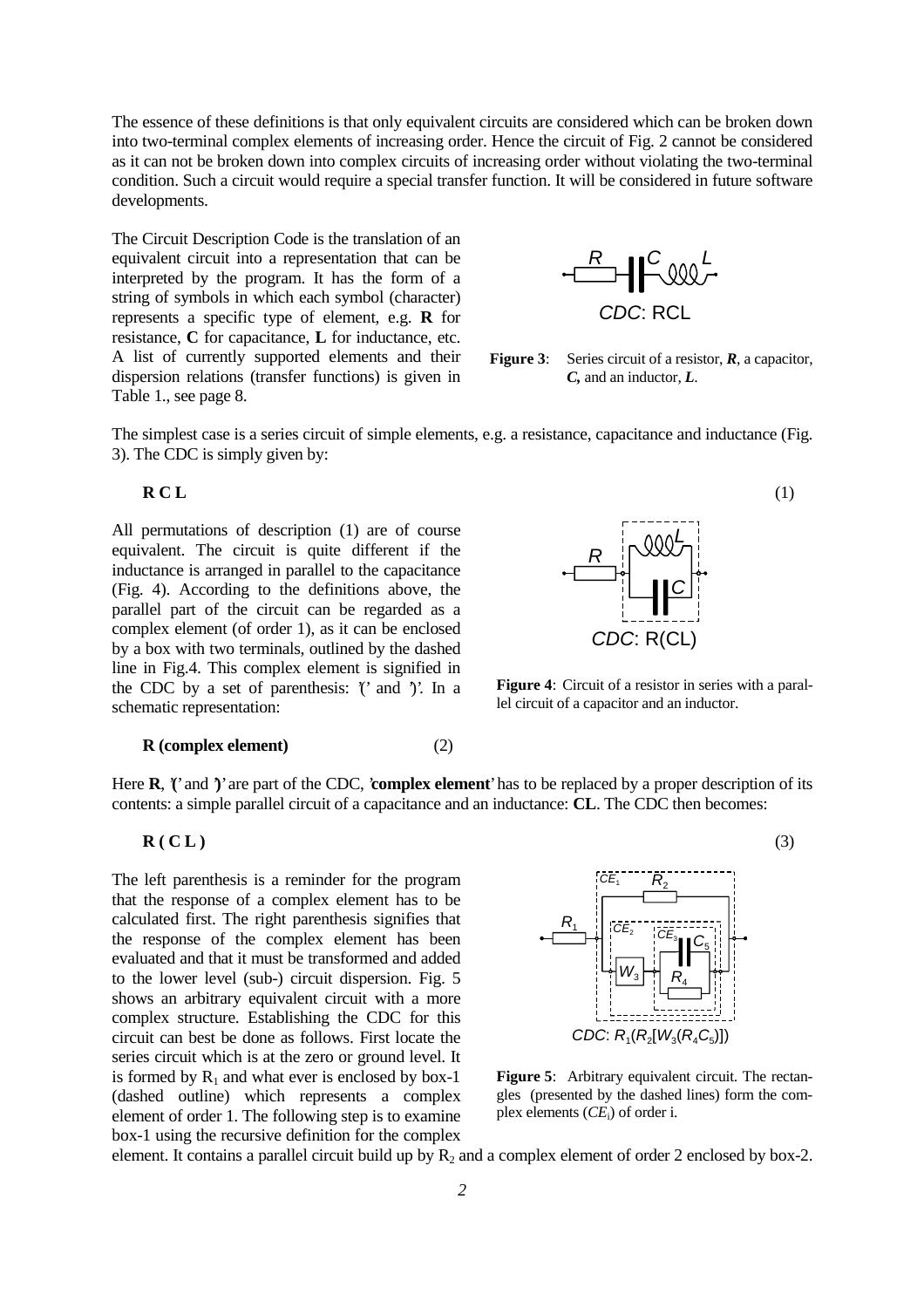The next step is to consider box-2. On its turn it consists of a series circuit formed by the Warburg element  $W_3$  and the complex element of box-3. This complex element of order 3 contains a parallel circuit of two simple elements,  $R_4$  and  $C_5$ . Developing the CDC along these steps, one can write down the following sequence:

level-0:  $R_1$  ( box-1 ) level-1:  $R_1 ( R_2 [$  box-2 ]  $)$ level-2:  $R_1 ( R_2 [ W_3 ( box-3 ) ] )$ level-3: **R<sub>1</sub>** (**R<sub>2</sub>** [ **W<sub>3</sub>** (**R<sub>4</sub>** C<sub>5</sub>) ] ) (4)

The indices are only used here for illustrative purpose. The actual Circuit Description Code for the circuit of fig. 5 will be:

#### $\mathbf{R}(\mathbf{R}[\mathbf{W}(\mathbf{R}\mathbf{C})])$  (5)

From the foregoing it will be clear that a complex element of odd order will have a parallel internal structure (fig. 1a), while a complex element of even order will have series internal structure (fig. 1b). Thus the ground level circuit (zero order) is a series circuit, even if it contains only one complex element (which is of order 1 and thus a parallel circuit). The CDC for the equivalent circuit of fig. 6 must then be written as:



**Figure 6**: Parallel circuit of a resistor *R*, a capacitor *C* and an inductance *L*.

In short, the CDC for a complex equivalent circuit

 **( R C L )** (6)

can be obtained by locating the complex element(s) of order 1. Subsequently these complex elements are devided into alternating series/parallel arrangements of simple and complex elements of increasing order, until only simple elements remain. For a detailed description of how the CDC is interpreted by the program see [1].

## **3. Summary of circuit elements and their representations**

#### *3.a Standard electrical elements*:

Besides the three well known dispersive elements **R**, **C** and **L**, the CDC can accomodate four diffusion related elements. These elements and the representation of their transfer functions will be discussed in some detail below. For most elements the parameters must be passed to the program in the admittance representation (ohm<sup>-1</sup> or **S**iemens related). The two exceptions are the resistance **R**, which must be given in ohms, and the inductance **L** which must be given in Henri, thus both in the impedance representation.

#### *3.b Warburg element*:

A well known diffusional element is the Warburg (CDC symbol: **W**), also known as the semi-infinite transmission line. The dispersion relation follows from Fick's second law for a (one dimensional) semi infinite diffusion problem. The general form is:

$$
Y(\omega) = Y_0 \sqrt{j\omega} = Y_0 [\sqrt{\omega/2} + j\sqrt{\omega/2}]
$$
\n(7)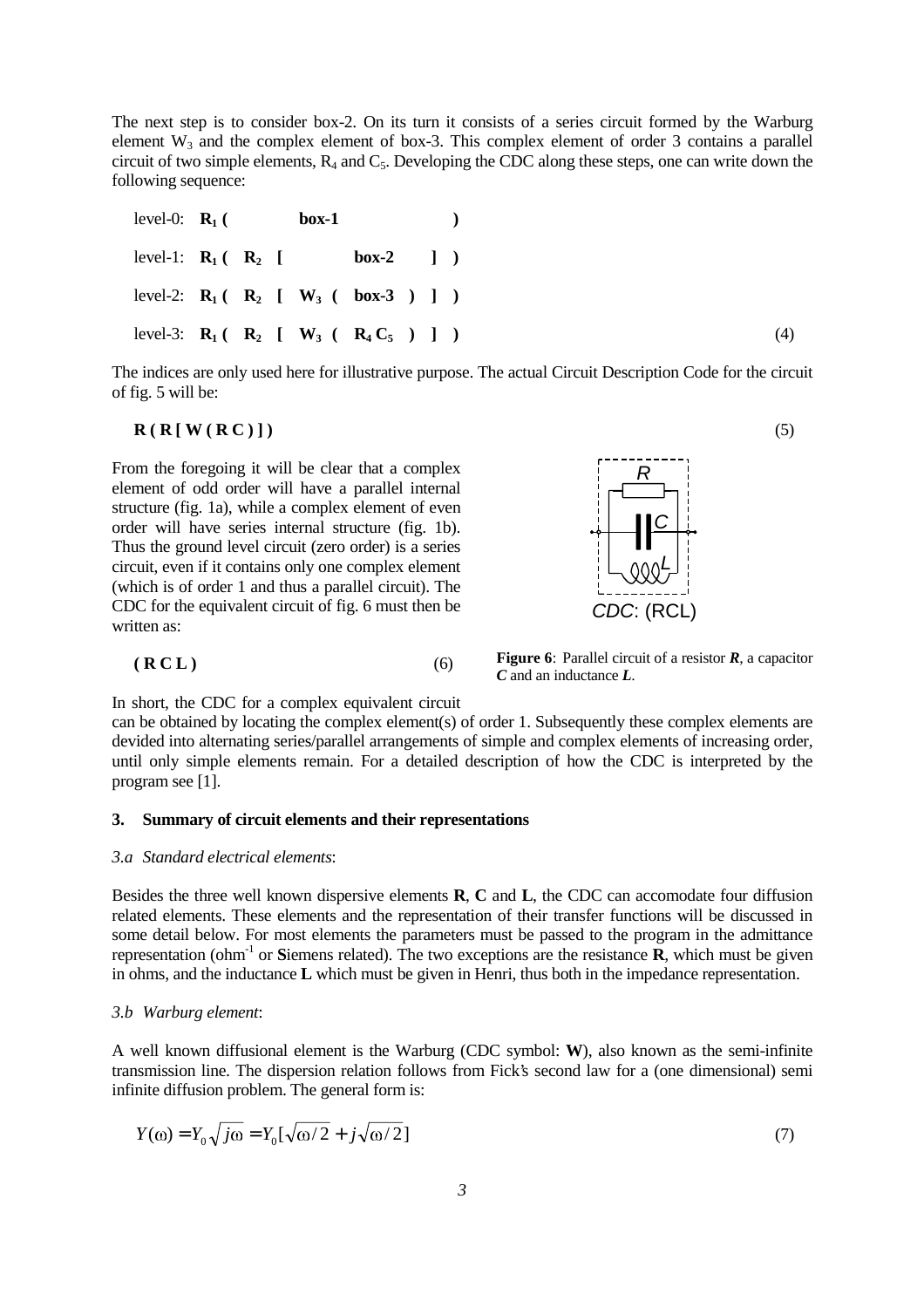where  $Y_0$  is the adjustable parameter containing the diffusion coefficient [2,3] and other parameters which depend on the characteristics of the electrochemical system.  $\omega$  is the angular frequency:  $\omega = 2\pi f$ .

## *3.c Constant Phase Element*:

A very general diffusion related element is the Constant Phase Element or **CPE** [4-6], CDC symbol: **Q**. It is encountered frequently in solid state electrochemistry, however no general physical interpretation has been given yet. The CPE behaviour of interfaces has been ascribed to a fractal nature (special geometry of the roughness) of the interface [7-9]. As for bulk effects no direct derivation has been given, but a phenomenological approach by Jonscher [10] and Almond and West [11,12] looks promising. The admittance representation of the CPE is given by:

$$
Y(\omega) = Y_0 (j\omega)^n = Y_0 \omega^n \cos(n\pi/2) + j Y_0 \omega^n \sin(n\pi/2)
$$
\n(8)

In fact this is a very general dispersion formula. For  $n=0$  it represents a resistance with  $R = Y_0^{-1}$ , for  $n=1$ a capacitance with  $C = Y_0$ , for  $n = 0.5$  a Warburg and for  $n = -1$  an inductance with  $L = Y_0^{-1}$ .

## *3.d. Finite length diffusion elements, the FSW*:

There are two diffusion-related elements dealing with **finite** length diffusion. The first one describes diffusion through a medium where one boundary is blocking for the diffusing species, e.g. a (thin) mixed conducting electrode [2,3,13]. The result is a dispersion relation with a tangent-hyperbolic function (CDC symbol: **T)**:

$$
Y(\omega) = Y_0 \sqrt{j\omega} \tanh[B \sqrt{j\omega}] \tag{9}
$$

where  $Y_0$  and  $B$  contain the diffusion coefficient and other system dependent parameters. Separating this formula into a real and an imaginary component, one obtains:

$$
Y(\omega) = Y_0 \sqrt{\frac{\omega}{2}} \left[ \frac{\sinh z - \sin z}{\cosh z + \cos z} + j \frac{\sinh z + \sin z}{\cosh z + \cos z} \right]
$$
(10)

where  $z = B \sqrt{2\omega}$ . For large values of *z* equations (9) and (10) can be approximated by the Warburg representation (eq. 6). For small values of *z* equation (10) reduces to the simple dispersion relation of a resistance in series with a capacitance (for clarity in the impedance representation):

$$
Z(\omega) = B / 3 Y_0 - j / Y_0 B \omega \tag{11}
$$

This type of 'finite length diffusion' is often called the '*Finite Space Warburg*' (or *SFW*), signifying the limited space for the intercalating ion.

#### *3.e. Finite length diffusion elements, the FLW*:

The second finite length diffusion element deals with the case where one boundary imposes a fixed concentration (or activity) for the diffusing species, thus it is permeable for the diffusing species. This type of dispersion relation is generally found in oxygen conducting electrodes, as well as in corrosion related diffusion [14,15]. The dispersion relation contains in the admittance representation a cotangenthyperbolic function (CDC-symbol: **O**):

$$
Y(\omega) = Y_0 \sqrt{j\omega} \coth[B \sqrt{j\omega}] \tag{12}
$$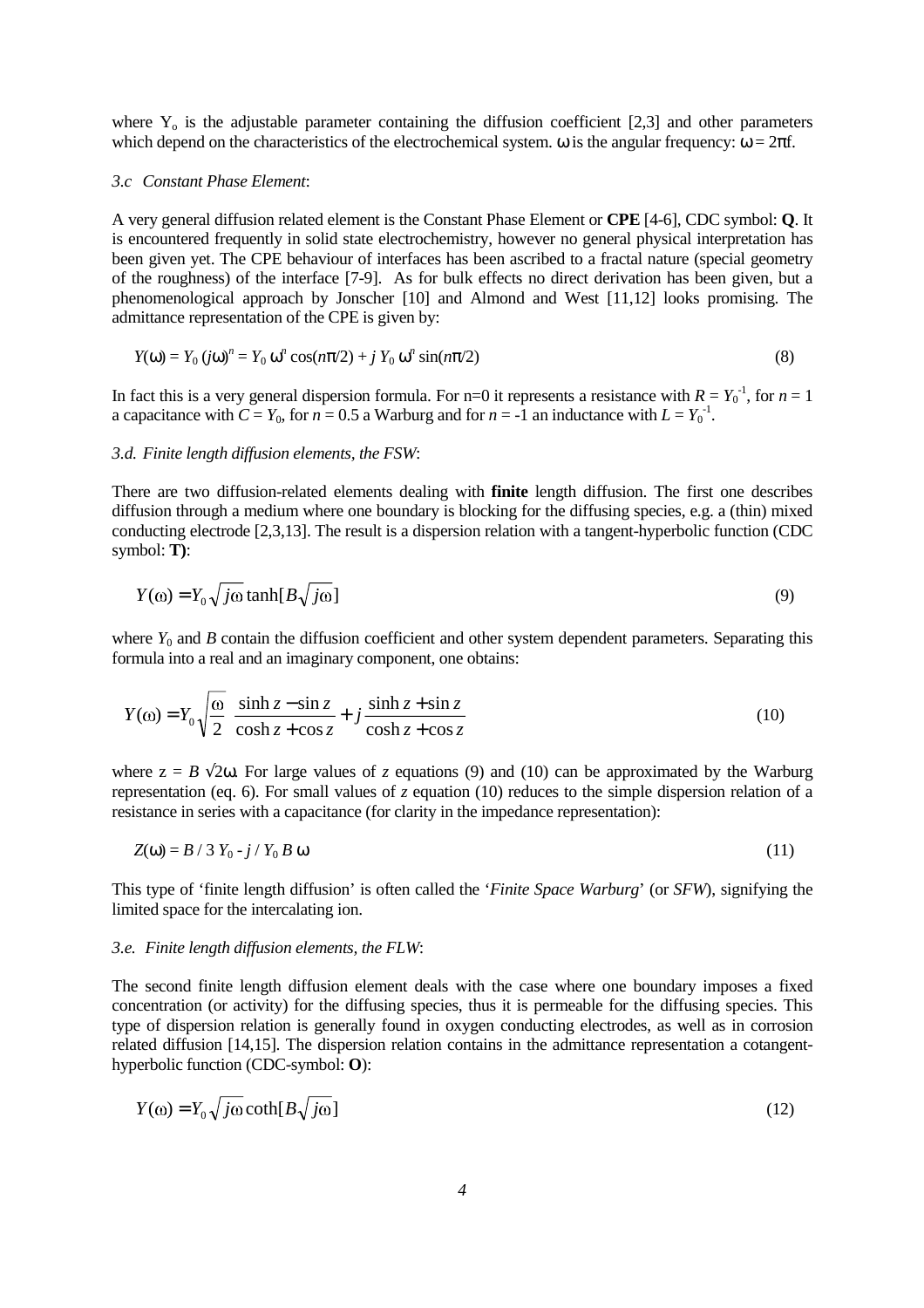Separating equation (12) in a real and imaginary part yields:

$$
Y(\omega) = Y_0 \sqrt{\frac{\omega}{2} \left[ \frac{\sinh z + \sin z}{\cosh z - \cos z} + j \frac{\sinh z - \sin z}{\cosh z - \cos z} \right]}
$$
(13)

which is closely related to equation (10). Again for large *z* we obtain the Warburg expression. For small values of *z* a parallel circuit of a capacitance and a resistance is obtained:

$$
Y(\omega) = Y_0 / B + j Y_0 B \omega / 3 \tag{14}
$$

As the diffusion takes place over a 'finite length' this element is also called the *'Finite Length Warburg*', or *FLW*.

## *3.f. Gerischer Impedance*:

The Gerischer impedance combines Faradaic diffusion with a 'non Faradaic' reaction. This reaction takes place along the diffusion path and influences the concentration of at least one of the diffusing species (e.g. by forming electrochemically inactive complexes). The general admittance formula for the Gerischer dispersion is represented by:

$$
Y(\omega) = Y_0 \sqrt{K_a + j\omega} \tag{15}
$$

where  $K_a$  is the net reaction rate. This equation can be split into a real and imaginary part:

$$
Y(\omega) = \frac{Y_0}{\sqrt{2}} \left( \sqrt{\omega^2 + K_a^2 + K_a} + j\sqrt{\omega^2 + K_a^2 - K_a} \right)
$$
 (16)

or alternatively:

$$
Y(\omega) = Y_0 \sqrt{\frac{\omega}{2}} \cdot \left( \sqrt{\sqrt{1 + g^2} + g} + j \sqrt{\sqrt{1 + g^2} - g} \right)
$$
 (17)

with  $g = K_a/\omega$ . For the impedance representation one obtains:

$$
Z(\omega) = \frac{Z_0}{\sqrt{2}} \left( \sqrt{\frac{\sqrt{\omega^2 + K_a^2} + K_a}{\omega^2 + K_a^2}} - j \sqrt{\frac{\sqrt{\omega^2 + K_a^2} - K_a}{\omega^2 + K_a^2}} \right)
$$
(18)

with  $Z_0 = (Y_0)^{-1}$ . As for eq. (16) an alternative expression for eq. (18) can be given:

$$
Z(\omega) = \frac{Z_0}{\sqrt{2\omega}} \left( \sqrt{\frac{\sqrt{1+g^2} + g}{1+g^2}} - j\sqrt{\frac{\sqrt{1+g^2} - g}{1+g^2}} \right)
$$
(19)

From eqs (17) and (19) it is obvious that for  $g<1$  (high frequencies) these equations change to the Warburg or semi-infinite diffusion dispersion:

$$
Y(\omega) = Y_0 \sqrt{j\omega} = Y_0 \left( \sqrt{\omega/2} + j\sqrt{\omega/2} \right)
$$
 (20)

For low frequencies the imaginary part disappears (=0) resulting in a dc-resistance with  $R_{dc} = Z_0 K_a^{-0.5}$ . It is important to notice that the diffusion process is semi-infinite, yet because of the side reaction, the impedance reaches a finite dc value for  $\omega \rightarrow 0$ .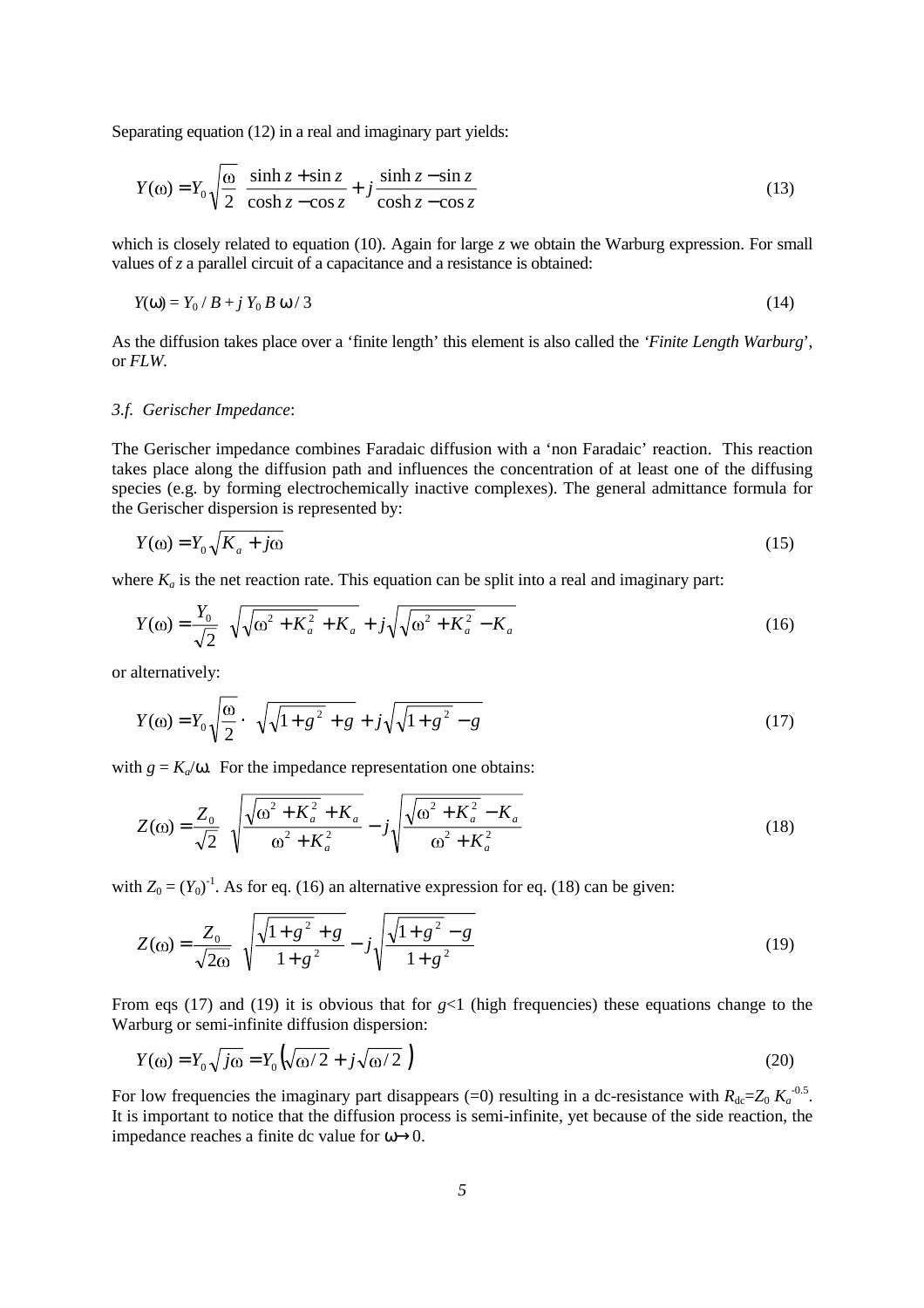For the representation of the Gerischer dispersion eq. (1) is used in the NLLSF-program. The CDCsymbol is *'G*'. The parameters needed (or fitted) by the program are  $Y_0$  (in ohm<sup>-1</sup>s<sup>0.5</sup>) and  $K_a$  (in s<sup>-1</sup>). An example of the Gerischer impedance is presented in fig. 7. For display purposes the Gerischer impedance has been offset by a series resistance (CDC: *RG*). Parameter values are: *R*=20 Ω, *Y*<sub>0</sub>=0.01  $S^{-1}S^{0.5}$  and  $K_a=2$  s<sup>-1</sup>. Estimates for  $Y_0$  can easily be found by using the 'Find Line' option in 'Data Cruncher' for the high frequency (Warburg like) part. The estimate for  $K_a$  can be obtained from the resistance value measured between the high frequency and the low frequency intercept,  $R_{dc}$ , with the real axis:

$$
K_a = (Y_0 \cdot R_{dc})^{-2} \tag{21}
$$

For further reading on the Gerischer impedance see [16,17].



**Figure 7**: Example of the dispersion of a 'Gerischer' element. For clarity a series resistance of 20 Ω is added. Parameters:  $Y_0 = 0.01 \text{ S} \cdot \text{s}^{0.5}$ ,  $K_a = 2 \text{ s}^{-1}$ . For comparison the dispersion of a *FLW* is added (Coth-function, open squares). Parameters:  $Y_0 = 0.01 S·s^{0.5}$ ,  $B = 0.7071 s^{0.5}$ . At high frequencies the dispersion of both elements simplifies to a (identical) semi-infinite Warburg response. Frequency range is 1 mHz to 100 kHz, 11 points/decade.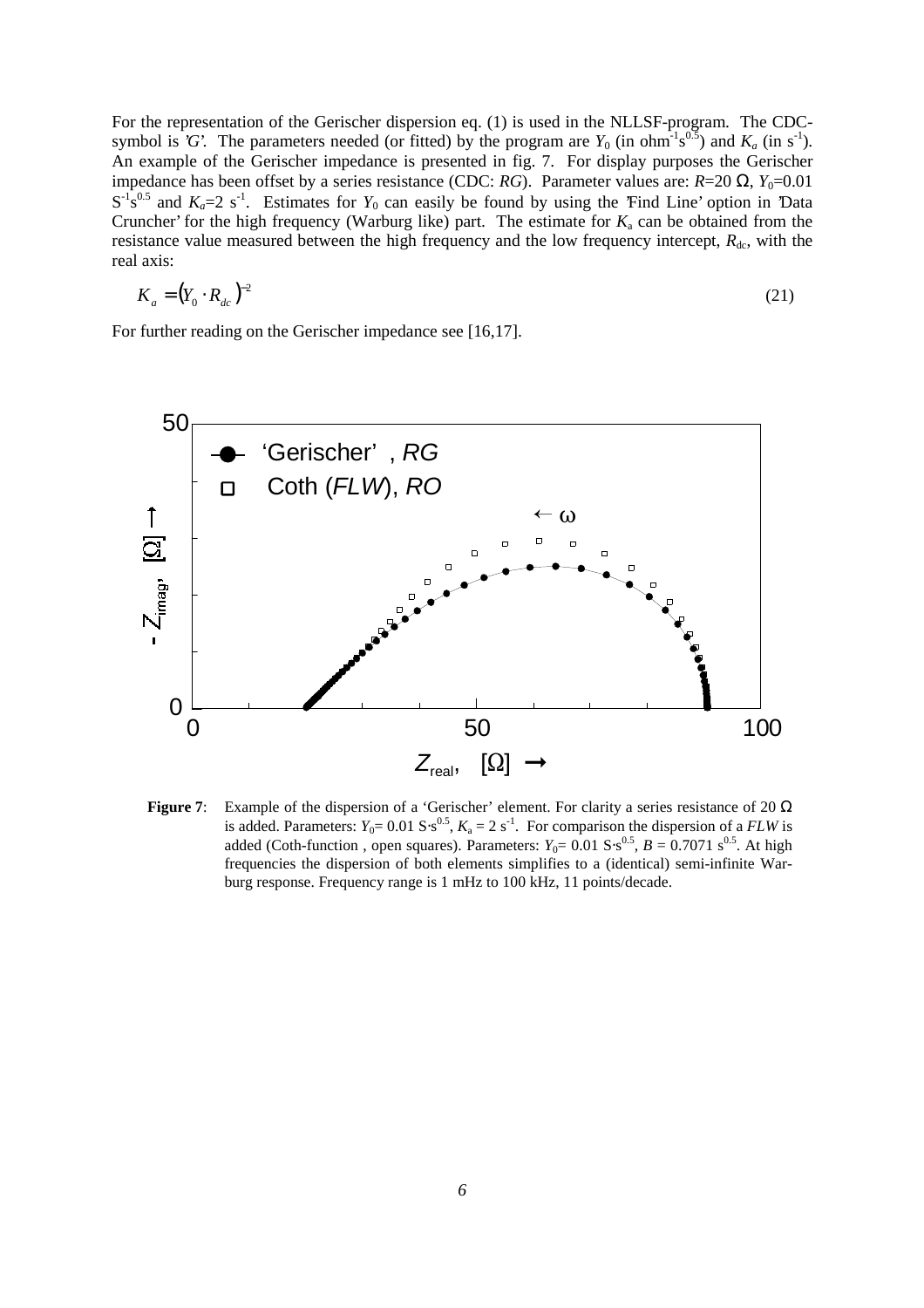## **4. Examples of CDC's**

In figure 8 the well-known Randles circuit is shown. The CDC for this circuit is given by:

$$
R_{\rm i} \left( \, C_{\rm dl} \left[ \, R_{\rm ct} \, W \, \right] \, \right) \tag{22}
$$

Where  $\mathbf{R}_i$  is the ionic resistance of the electrolyte,  $C_{d\ell}$  is the double layer capacitance and  $\mathbf{R}_{c\ell}$  is the charge transfer resistance. The semi-infinite diffusion is represented by the Warburg (**W**).

Figure 9 shows the equivalent circuit of a mixed, oxygen ion conducting ceramic with electrode dispersion. The electronic resistance, *Rel*, is placed directly between the electrodes. The ionic conduction path includes the ionic (bulk) resistance and the grain boundary resistance. Frequency dispersion is introduced by the dielectric capacitance (bulk- or geometric capacitance) and the capacitance related to the grain boundary interface. The electrode dispersion depicts the reaction between the oxygen ions and the oxygen in the ambient at the electrode surface. This sub-circuit is quite a simplification of what generally is encountered.  $C_{\rm dl}$  and  $R_{\rm ct}$  represent the double layer



**Figure 8**: Simplest form of a Randles type equivalent circuit. *CDC*: R(C[RW]).  $R_{e'|yte}$  is the ionic resistance,  $R_i$ , of the electrolyte.



**Figure 9**: Complex equivalent circuit for a mixed conducting oxide ceramic with reversible electrodes. The CDC is: (R[(C[R(RC)])(C[RW])]).

capacitance and the charge transfer resistance. Z<sub>diff.</sub> represents the adsorption-diffusion related processes, here given as a Warburg impedance. The CDC for the circuit of fig. 9 is given by:

# $(R_{el} [ (C_{diel} [ R_{ion} ( R_{gr.b.} C_{gr.b.} ) ] ) (C_{dl} [ R_{ct} W_{diff.} ] ) ]$  (23)

The development of this CDC is presented in the graphical cartoon below (figure 10).

The best route for developing the CDC is to start from the 'terminals' of the equivalent circuit. Next define the complex elements, starting with an internal parallel circuit (odd level). The next level of complex elements must have an internal series circuit (even level).



**Figure 10**: Schematic development of the CDC from figure 8. The CDC starts with a complex element  $^{\circ}$ (--)', which is a combination of  $R_{el}$  in parallel with a series complex element  $^{\circ}$ (*R*<sub>[</sub> - - ]'. The series complex element consists of two parallel type complex elements: **(***R***[ ( - ) ( - ) ])**. These complex elements are further developed. For the bulk response it consists of C<sub>diel.</sub> parallel to a series complex element,  $(R[(C[-1])(-)]$ , which can be resolved further into  $R_{\text{ion}}$  in series with the parallel combination of  $C_{\text{gr.b.}}$ and  $R_{gr.b.}$ :  $(R[(C[R(RC)]) \cdot )]$ . Finally the electrode response can be filled in, *C*dl in parallel to a series complex element consisting of  $R_{\text{ct}}$  and  $W: (\mathbf{R}[(\mathbf{C}[\mathbf{R}(\mathbf{R}\mathbf{C})])(\mathbf{C}[\mathbf{R}\mathbf{W}])$ .